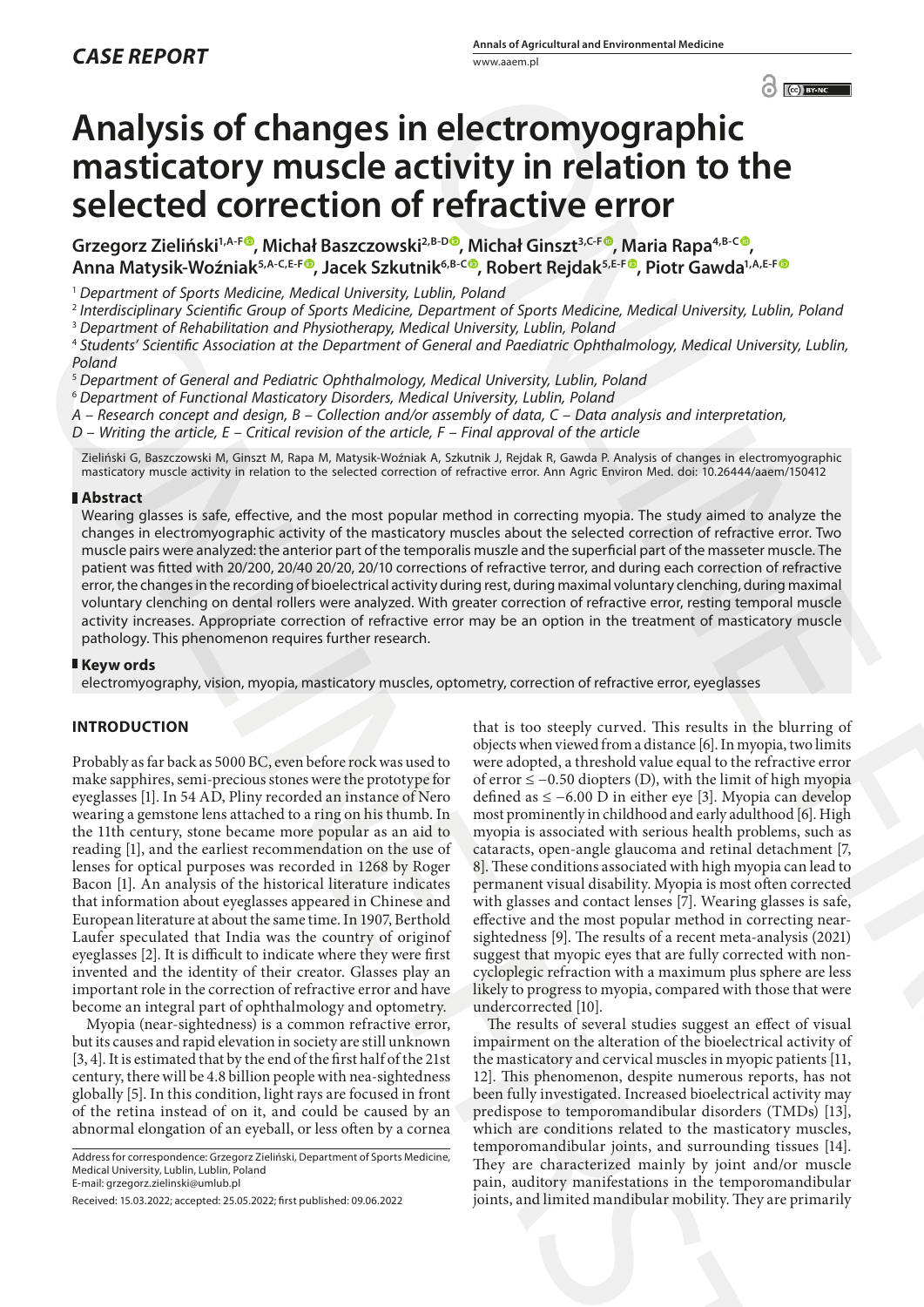characterized by joint and/or muscle pain, crepitations and crackles in the temporomandibular joints, and limited mandibular mobility [15]. TMDs is a serious problem affecting the quality of life, and has been identified as the third most common dental disease [16]. TMDs is estimated to affect more women than men, with an estimated prevalence of 5 to 12% in the community [17]. TMDs are associated with headaches and tinnitus [18–20].

The study aimed to analyze changes in electromyographic activity of the masticatory muscles in relation to the selected correction of refractive error.

#### **MATERIALS AND METHOD**

One healthy male aged 25 years was invited to the study. The subject did not have any neurological disorder, musculoskeletal disease, cancer or head and neck injuries over a 5-year period. The participant was diagnosed for myopia 18 years ago. The subject has been informed of the purposes of the study and the opportunity to withdraw at any time and gave his consent to participate in writing.

The subject was examined by a stomatologist, Research Diagnostic Criteria for Temporomandibular Disorders (RDC/TMD) examination. TMDs was not demonstrated. The subject's occlusion was assessed which showed four arch support zones, comprehensive dentition, Angle class I.

Subsequently, an ocular examination was performed by an ophthalmologist, which incuded: visual acuity (VA), keratometry, refraction, axial length assessment of anterior and posterior segment of both eyes. A slit lamp was used to evaluate the knob structures. No changes were found. The topcon KR-800 autokeratorefractometer test (Topcon Co., Tokyo, Japan) and a study at the Snellen chart. The subject was assessed to have a best corrected visual acuity of -5.5 D in the right eye and -4.5 D in the left eye. The patient was diagnosed with axial myopia. Based on the IOL Master 500 (Carl Zeiss Meditec, Jena, Germany) study, the axial length of the eyeball was 25.19 mm for the right eye and 25.06 mm for the left eye. Intraocular pressure was normal. Tonopen (Reichert, Depew, New York, USA) testing was performed and 15mm Hg was found in the right eye and the left eye. **MATERIALS AND METHOD**<br>
Transparent and the study profesor of the study and Dynamic One healthy male aged 25 years was invited to the study 23, 241<br>
The subject did not have any neurological discorer. The particular antic

A physiotherapeutic examination was performed to exclude any injuries and myofascial trigger points in the masticatory and cervical muscles. The patient also had no history of trauma or surgical intervention in the past five years.

**Study Protocol – Ophthalmological Examination.** The Snellen chart is used to test visual acuity and is the most commonly used tool in clinical practice to test visual acuity [21, 22]. It was therefore selected for this study. The correct vision value is 20/20.

In the fraction shown, the numerator means the distance the subject stands from the board. The denominator in the described fraction represents the distance from which a subject with perfect vision is still able to read the smallest value [21]. The subject was fitted with correction of refractive error for 20/200, 20/40, 20/20, 20/10. This used Trial Frame UTF 4880 glasses. The examination took place at a distance of five meters.

**Surface electromyography examination.** For the surface electromyography (sEMG) study, four channels of a

BioEMG III electromyograph (BioResearch Associates, Inc., Milwaukee, WI, USA) were performed. The examination was performed according to standard procedure in adental chair, after cleaning the abbreviation with 90% ethanol in the morning [12, 23, 24].

Two muscle pairs were analyzed: the anterior part of the temporalis muscle (TA) and the superficial part of the masseter muscle (MM). The muscles studied were chosen because they are the largest muscles that directly affect the masticatory organ.

The electrode placement was according to the SENIAM programme [25]. The reference electrode, in accordance with previous studies, was placed in an area where there is no typical muscle tissue under the skin – the forehead [12, 23, 24]. 30 mm electrodes (SORIMEX, Torun, Poland) also used in previous studies were used for this study [12, 23, 24].

The patient was looking ahead with no objects in his field of vision. After fitting the appropriate correction of refractive error, the patient waited 20 minutes for visual adaptation while looking ahead at rest. The first recording was performed with glasses and eyes closed and without glasses and eyes closed. This was to verify possible interference flows. The samples did not different from one another (p>0. 05). To rule out possible glass weight as a variable, the same analysis was performed with eyes closed, in glasses without lenses, compared to glasses with lenses in the 20/200, 20/40, 20/20 and 20/10 correction of refractive error. Statistical analysis showed no differences (p>0. 05). The standard sEMG test was performed under four conditions: at rest (10 seconds), during maximal voluntary clenching of the teeth in the interdigital position (three clenches of three seconds each with two seconds between them were performed), during maximal voluntary clenching of the teeth on the dental rollers (three clenches of three seconds each with two seconds between them were performed), and during maximal mouth opening (three openings of three seconds each with two seconds between them were performed) [23]. A five-minute break was then taken and each procedure was repeated. The mean of the three measurements was included in the analysis (Fig. 1). Analysis and normalization of the sEMG signal were performed using the BioPAK Measurement System software (BioResearch Associates, Inc. Milwaukee, WI, USA). Noise was reduced by 40 dB using the Noise Buster digital filtering in the BioPAK, which automatically removes 99% of any remaining 50/60 Hz noise. bint and/or musicipals, crystalisms and Biof-MG iiI decirates/graph (Blockward, Associates, Inc.<br>
1967. And the bint in the Higgs Hermannian Markov (15.00) were performed. The rearrival<br>sign of the plane of the state of t

**Statistical evaluation.** Statistical evaluations were performed using Statistica version 13.3 (TIBCO Software Inc., Palo Alto, CA, USA). Normal distribution of the data was verified with the Shapiro-Wilk test. All values deviated from the normal distribution. The Spearman rank correlation coefficient (R, rho) was used. Spearman rho varies between -1 (perfect negative monotonic association) and +1 (perfect positive monotonic association). The Spearman rank correlation coefficient (R, rho) was used to test the relationship between the selected correction of refractive error (20/200, 20/40, 20/20, 20/10) and bioelectrical activity of TA and MM muscles. According to standard thresholds, values of 0.3 and 0.5 were used for moderate correlation, and values greater than 0.5 for high [26].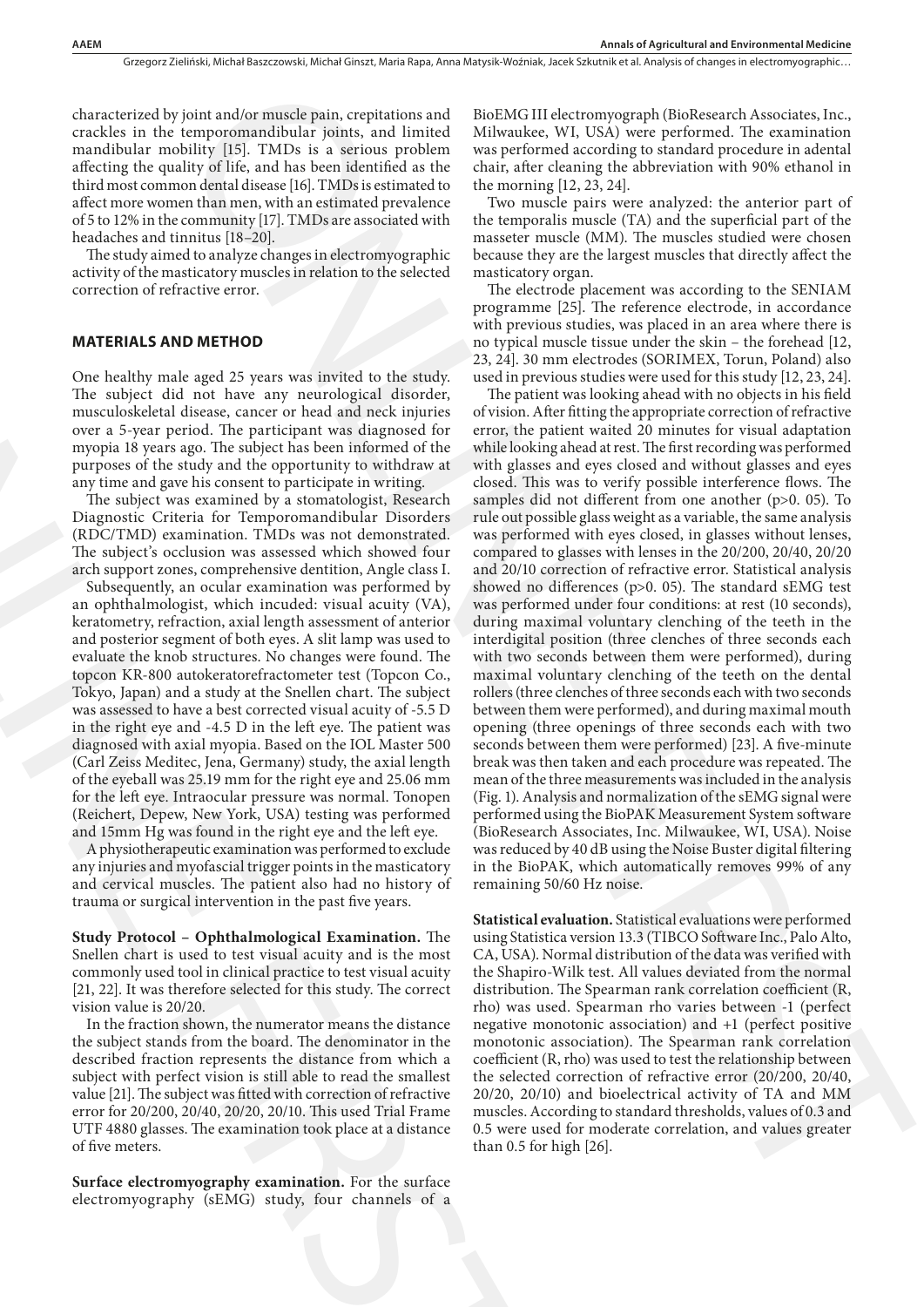

**Figure 1.** Study protocol. D – Diopters; R – right eye; L – left eye.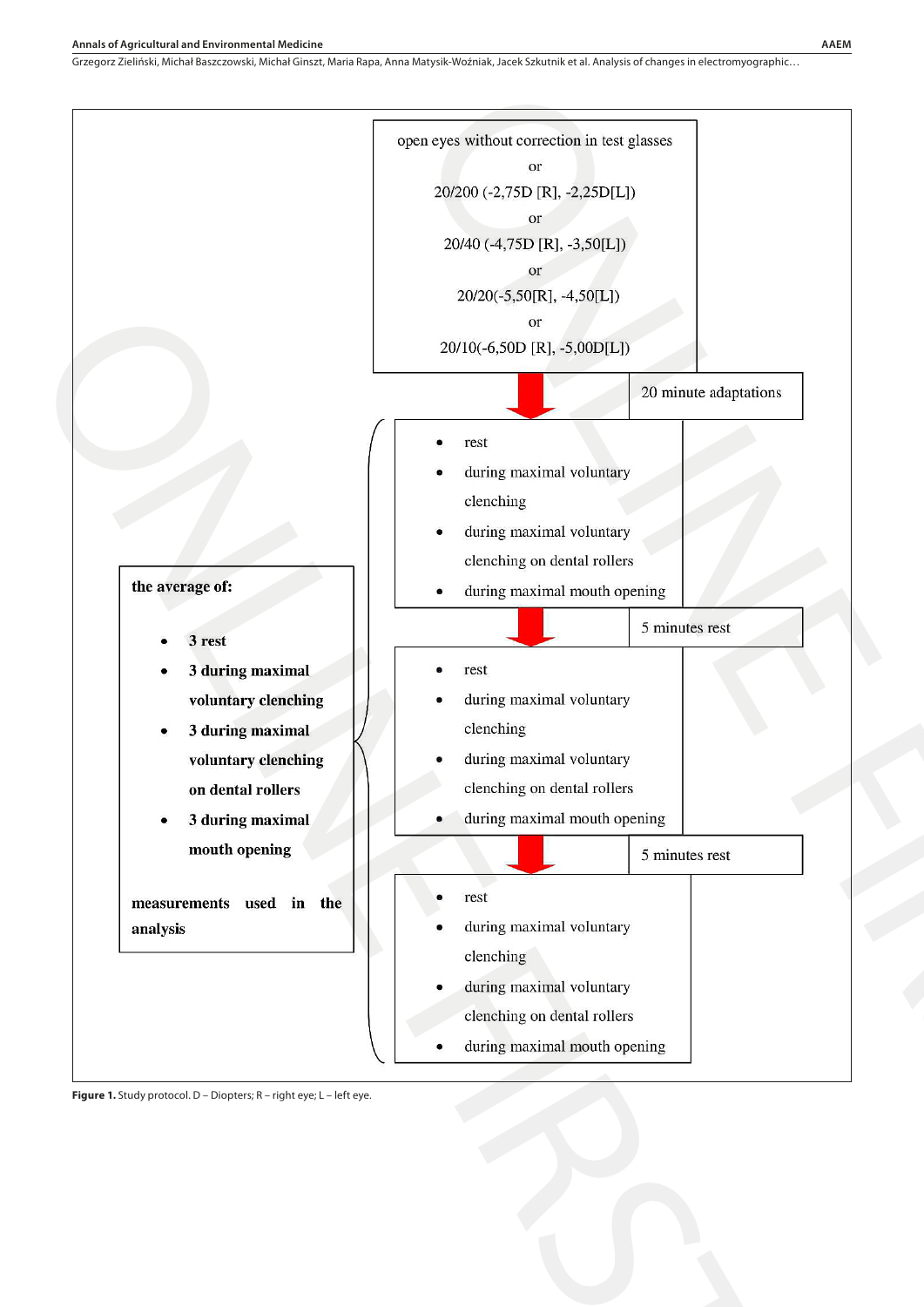#### **RESULTS**

### **DISCUSSION**

| It was observed that as the correction of refractive error<br>increases, there is an increase in resting activity on TA and<br>MM (Tab. 1, Fig. 2). In clenching in the intercuspal position,<br>it was observed that with increasing correction of refractive<br>error there was an initial decrease and then an increase in<br>bioelectrical activity on TA and MM. In clenching on dental<br>cotton rollers, no major changes were observed in the mean<br>activity of TA Mean and MM Mean (Tab. 1). At maximum<br>mouth opening, an initial decrease and then an increase in<br>bioelectrical activity was observed (Tab. 1). |                                        |        | Statistical analysis showed a positive correlation between<br>TA-R, TA-L and SD TA at rest, a negative correlation in<br>clenching on dental cotton rollers on TA-L, and a negative<br>correlation in maximum mouth opening on MM-L (Tab. 2).<br><b>DISCUSSION</b><br>The main objective of this study was to analyze the correlation<br>between the electromyographic activity of the masticatory<br>muscles in relation to the selected correction of refractive<br>error. The results confirmed the relationship between |                |        |        |         |  |  |
|-----------------------------------------------------------------------------------------------------------------------------------------------------------------------------------------------------------------------------------------------------------------------------------------------------------------------------------------------------------------------------------------------------------------------------------------------------------------------------------------------------------------------------------------------------------------------------------------------------------------------------------|----------------------------------------|--------|-----------------------------------------------------------------------------------------------------------------------------------------------------------------------------------------------------------------------------------------------------------------------------------------------------------------------------------------------------------------------------------------------------------------------------------------------------------------------------------------------------------------------------|----------------|--------|--------|---------|--|--|
| Table 1. Average results obtained from the three trials.                                                                                                                                                                                                                                                                                                                                                                                                                                                                                                                                                                          |                                        |        |                                                                                                                                                                                                                                                                                                                                                                                                                                                                                                                             |                |        |        |         |  |  |
|                                                                                                                                                                                                                                                                                                                                                                                                                                                                                                                                                                                                                                   |                                        | TA-R   | TA-L                                                                                                                                                                                                                                                                                                                                                                                                                                                                                                                        | <b>TA Mean</b> | MM-R   | MM-L   | MM Mean |  |  |
|                                                                                                                                                                                                                                                                                                                                                                                                                                                                                                                                                                                                                                   | without correction of refractive error | 0.63   | 0.60                                                                                                                                                                                                                                                                                                                                                                                                                                                                                                                        | 0.62           | 1.57   | 1.43   | 1.50    |  |  |
|                                                                                                                                                                                                                                                                                                                                                                                                                                                                                                                                                                                                                                   | SD                                     | 0.15   | 0.10                                                                                                                                                                                                                                                                                                                                                                                                                                                                                                                        | 0.13           | 1.01   | 0.60   | 0.79    |  |  |
|                                                                                                                                                                                                                                                                                                                                                                                                                                                                                                                                                                                                                                   | 20/200                                 | 0.87   | 0.77                                                                                                                                                                                                                                                                                                                                                                                                                                                                                                                        | 0.82           | 1.70   | 1.53   | 1.62    |  |  |
|                                                                                                                                                                                                                                                                                                                                                                                                                                                                                                                                                                                                                                   | SD                                     | 0.15   | 0.15                                                                                                                                                                                                                                                                                                                                                                                                                                                                                                                        | 0.14           | 0.00   | 0.21   | 0.10    |  |  |
| Rest                                                                                                                                                                                                                                                                                                                                                                                                                                                                                                                                                                                                                              | 20/40                                  | 0.73   | 0.70                                                                                                                                                                                                                                                                                                                                                                                                                                                                                                                        | 0.72           | 1.97   | 1.47   | 1.72    |  |  |
|                                                                                                                                                                                                                                                                                                                                                                                                                                                                                                                                                                                                                                   | SD                                     | 0.06   | 0.10                                                                                                                                                                                                                                                                                                                                                                                                                                                                                                                        | 0.08           | 0.31   | 0.35   | 0.33    |  |  |
|                                                                                                                                                                                                                                                                                                                                                                                                                                                                                                                                                                                                                                   | 20/20                                  | 1.20   | 0.93                                                                                                                                                                                                                                                                                                                                                                                                                                                                                                                        | 1.07           | 2.03   | 2.17   | 2.10    |  |  |
|                                                                                                                                                                                                                                                                                                                                                                                                                                                                                                                                                                                                                                   | SD                                     | 0.26   | 0.32                                                                                                                                                                                                                                                                                                                                                                                                                                                                                                                        | 0.29           | 0.21   | 0.12   | 0.15    |  |  |
|                                                                                                                                                                                                                                                                                                                                                                                                                                                                                                                                                                                                                                   | 20/10                                  | 1.13   | 0.97                                                                                                                                                                                                                                                                                                                                                                                                                                                                                                                        | 1.05           | 2.10   | 1.67   | 1.88    |  |  |
|                                                                                                                                                                                                                                                                                                                                                                                                                                                                                                                                                                                                                                   | <b>SD</b>                              | 0.21   | 0.12                                                                                                                                                                                                                                                                                                                                                                                                                                                                                                                        | 0.13           | 0.26   | 0.12   | 0.16    |  |  |
|                                                                                                                                                                                                                                                                                                                                                                                                                                                                                                                                                                                                                                   | without correction of refractive error | 247.50 | 232.50                                                                                                                                                                                                                                                                                                                                                                                                                                                                                                                      | 240.00         | 444.13 | 396.63 | 420.38  |  |  |
|                                                                                                                                                                                                                                                                                                                                                                                                                                                                                                                                                                                                                                   | SD                                     | 13.96  | 15.42                                                                                                                                                                                                                                                                                                                                                                                                                                                                                                                       | 14.64          | 47.55  | 37.44  | 42.42   |  |  |
|                                                                                                                                                                                                                                                                                                                                                                                                                                                                                                                                                                                                                                   | 20/200                                 | 201.23 | 194.33                                                                                                                                                                                                                                                                                                                                                                                                                                                                                                                      | 197.78         | 343.67 | 313.40 | 328.53  |  |  |
|                                                                                                                                                                                                                                                                                                                                                                                                                                                                                                                                                                                                                                   | SD                                     | 15.25  | 13.05                                                                                                                                                                                                                                                                                                                                                                                                                                                                                                                       | 13.37          | 25.88  | 24.48  | 25.18   |  |  |
| Clenching in the intercuspal position                                                                                                                                                                                                                                                                                                                                                                                                                                                                                                                                                                                             | 20/40                                  | 248.57 | 234.43                                                                                                                                                                                                                                                                                                                                                                                                                                                                                                                      | 241.50         | 440.00 | 406.13 | 423.07  |  |  |
|                                                                                                                                                                                                                                                                                                                                                                                                                                                                                                                                                                                                                                   | SD                                     | 19.24  | 19.92                                                                                                                                                                                                                                                                                                                                                                                                                                                                                                                       | 19.58          | 48.43  | 38.40  | 43.28   |  |  |
|                                                                                                                                                                                                                                                                                                                                                                                                                                                                                                                                                                                                                                   | 20/20                                  | 298.70 | 209.03                                                                                                                                                                                                                                                                                                                                                                                                                                                                                                                      | 253.87         | 415.30 | 375.80 | 395.55  |  |  |
|                                                                                                                                                                                                                                                                                                                                                                                                                                                                                                                                                                                                                                   | SD                                     | 62.79  | 13.82                                                                                                                                                                                                                                                                                                                                                                                                                                                                                                                       | 37.70          | 32.76  | 43.68  | 38.19   |  |  |
|                                                                                                                                                                                                                                                                                                                                                                                                                                                                                                                                                                                                                                   | 20/10                                  | 228.03 | 203.33                                                                                                                                                                                                                                                                                                                                                                                                                                                                                                                      | 215.68         | 434.77 | 408.20 | 421.48  |  |  |
|                                                                                                                                                                                                                                                                                                                                                                                                                                                                                                                                                                                                                                   | <b>SD</b>                              | 20.92  | 27.74                                                                                                                                                                                                                                                                                                                                                                                                                                                                                                                       | 23.77          | 8.57   | 17.68  | 12.51   |  |  |
|                                                                                                                                                                                                                                                                                                                                                                                                                                                                                                                                                                                                                                   | without correction of refractive error | 231.13 | 225.70                                                                                                                                                                                                                                                                                                                                                                                                                                                                                                                      | 228.42         | 432.30 | 409.03 | 420.67  |  |  |
|                                                                                                                                                                                                                                                                                                                                                                                                                                                                                                                                                                                                                                   | SD                                     | 17.48  | 9.21                                                                                                                                                                                                                                                                                                                                                                                                                                                                                                                        | 12.82          | 22.06  | 31.06  | 25.02   |  |  |
|                                                                                                                                                                                                                                                                                                                                                                                                                                                                                                                                                                                                                                   | 20/200                                 | 208.07 | 213.23                                                                                                                                                                                                                                                                                                                                                                                                                                                                                                                      | 210.65         | 416.53 | 397.47 | 407.00  |  |  |
|                                                                                                                                                                                                                                                                                                                                                                                                                                                                                                                                                                                                                                   | SD                                     | 37.93  | 23.56                                                                                                                                                                                                                                                                                                                                                                                                                                                                                                                       | 30.66          | 92.67  | 72.90  | 81.69   |  |  |
|                                                                                                                                                                                                                                                                                                                                                                                                                                                                                                                                                                                                                                   | 20/40                                  | 245.37 | 204.97                                                                                                                                                                                                                                                                                                                                                                                                                                                                                                                      | 225.17         | 471.43 | 457.63 | 464.53  |  |  |
| Clenching on dental cotton rollers                                                                                                                                                                                                                                                                                                                                                                                                                                                                                                                                                                                                | SD                                     | 21.26  | 10.85                                                                                                                                                                                                                                                                                                                                                                                                                                                                                                                       | 5.24           | 40.91  | 22.17  | 31.54   |  |  |
|                                                                                                                                                                                                                                                                                                                                                                                                                                                                                                                                                                                                                                   | 20/20                                  | 281.77 | 186.13                                                                                                                                                                                                                                                                                                                                                                                                                                                                                                                      | 233.95         | 439.27 | 407.77 | 423.52  |  |  |
|                                                                                                                                                                                                                                                                                                                                                                                                                                                                                                                                                                                                                                   | SD                                     | 53.60  | 19.05                                                                                                                                                                                                                                                                                                                                                                                                                                                                                                                       | 25.68          | 39.28  | 21.75  | 30.11   |  |  |
|                                                                                                                                                                                                                                                                                                                                                                                                                                                                                                                                                                                                                                   | 20/10                                  | 196.20 | 166.77                                                                                                                                                                                                                                                                                                                                                                                                                                                                                                                      | 181.48         | 419.00 | 400.70 | 409.85  |  |  |
|                                                                                                                                                                                                                                                                                                                                                                                                                                                                                                                                                                                                                                   | <b>SD</b>                              | 10.61  | 5.63                                                                                                                                                                                                                                                                                                                                                                                                                                                                                                                        | 7.08           | 14.98  | 16.11  | 15.21   |  |  |
|                                                                                                                                                                                                                                                                                                                                                                                                                                                                                                                                                                                                                                   | without correction of refractive error | 5.67   | 6.20                                                                                                                                                                                                                                                                                                                                                                                                                                                                                                                        | 5.93           | 6.90   | 15.57  | 11.23   |  |  |
|                                                                                                                                                                                                                                                                                                                                                                                                                                                                                                                                                                                                                                   | SD                                     | 1.94   | 3.24                                                                                                                                                                                                                                                                                                                                                                                                                                                                                                                        | 2.59           | 2.88   | 2.95   | 2.85    |  |  |
|                                                                                                                                                                                                                                                                                                                                                                                                                                                                                                                                                                                                                                   | 20/200                                 | 3.17   | 2.60                                                                                                                                                                                                                                                                                                                                                                                                                                                                                                                        | 2.88           | 4.07   | 10.87  | 7.47    |  |  |
|                                                                                                                                                                                                                                                                                                                                                                                                                                                                                                                                                                                                                                   | SD                                     | 0.64   | 0.62                                                                                                                                                                                                                                                                                                                                                                                                                                                                                                                        | 0.63           | 0.64   | 0.31   | 0.46    |  |  |
| Maximum                                                                                                                                                                                                                                                                                                                                                                                                                                                                                                                                                                                                                           | 20/40                                  | 3.33   | 3.13                                                                                                                                                                                                                                                                                                                                                                                                                                                                                                                        | 3.23           | 4.63   | 9.33   | 6.98    |  |  |
| mouth<br>opening                                                                                                                                                                                                                                                                                                                                                                                                                                                                                                                                                                                                                  | SD                                     | 0.35   | 0.92                                                                                                                                                                                                                                                                                                                                                                                                                                                                                                                        | 0.63           | 0.59   | 2.92   | 1.75    |  |  |
|                                                                                                                                                                                                                                                                                                                                                                                                                                                                                                                                                                                                                                   | 20/20                                  | 4.00   | 3.60                                                                                                                                                                                                                                                                                                                                                                                                                                                                                                                        | 3.80           | 4.83   | 10.50  | 7.67    |  |  |
|                                                                                                                                                                                                                                                                                                                                                                                                                                                                                                                                                                                                                                   | SD                                     | 0.69   | 0.56                                                                                                                                                                                                                                                                                                                                                                                                                                                                                                                        | 0.59           | 0.31   | 2.00   | 1.09    |  |  |
|                                                                                                                                                                                                                                                                                                                                                                                                                                                                                                                                                                                                                                   | 20/10                                  | 3.60   | 4.00                                                                                                                                                                                                                                                                                                                                                                                                                                                                                                                        | 3.80           | 5.30   | 9.13   | 7.22    |  |  |
|                                                                                                                                                                                                                                                                                                                                                                                                                                                                                                                                                                                                                                   | SD                                     | 0.61   | 0.89                                                                                                                                                                                                                                                                                                                                                                                                                                                                                                                        | 0.74           | 0.82   | 1.68   | 1.24    |  |  |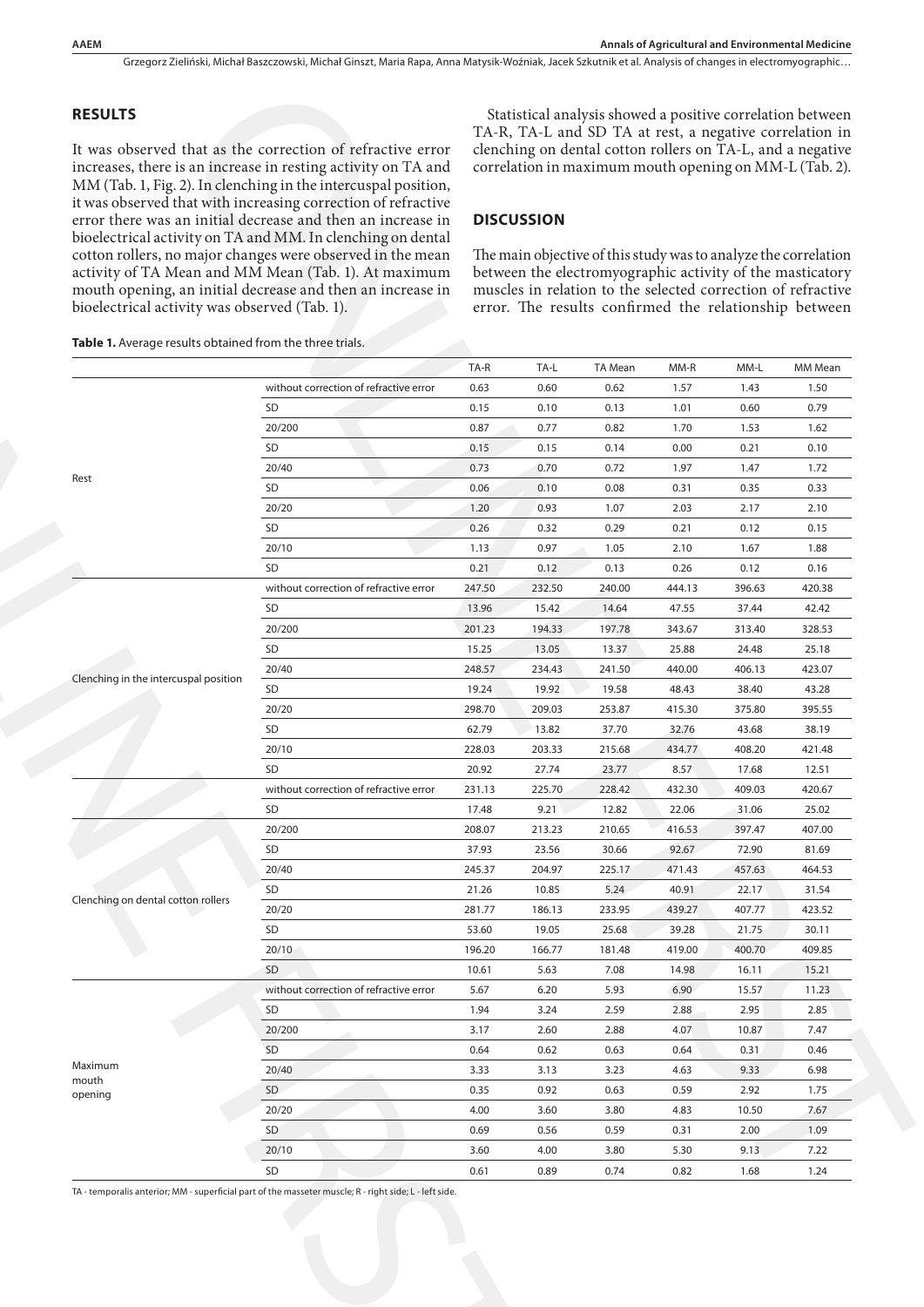

**Figure 2.** Average TA and MM bioelectrical activity at rest

#### **Table 2.** Results of statistical analysis

|      | without                                                    | 20/200                                                                                                                                                                                                                                                                                     | 20/40   | 20/20                                                                                                                        |               | 20/10    |         |  |  |  |
|------|------------------------------------------------------------|--------------------------------------------------------------------------------------------------------------------------------------------------------------------------------------------------------------------------------------------------------------------------------------------|---------|------------------------------------------------------------------------------------------------------------------------------|---------------|----------|---------|--|--|--|
|      | correction                                                 |                                                                                                                                                                                                                                                                                            |         |                                                                                                                              |               |          |         |  |  |  |
|      |                                                            |                                                                                                                                                                                                                                                                                            | Rest    |                                                                                                                              |               |          |         |  |  |  |
|      |                                                            | Figure 2. Average TA and MM bioelectrical activity at rest                                                                                                                                                                                                                                 |         |                                                                                                                              |               |          |         |  |  |  |
|      |                                                            | Table 2. Results of statistical analysis                                                                                                                                                                                                                                                   |         |                                                                                                                              |               |          |         |  |  |  |
|      |                                                            |                                                                                                                                                                                                                                                                                            |         |                                                                                                                              |               |          |         |  |  |  |
|      |                                                            |                                                                                                                                                                                                                                                                                            |         |                                                                                                                              | Spearman<br>R | $t(N-2)$ | p       |  |  |  |
|      |                                                            |                                                                                                                                                                                                                                                                                            |         | $TA - R$                                                                                                                     | 0.73          | 3.88     | $0.00*$ |  |  |  |
|      |                                                            |                                                                                                                                                                                                                                                                                            |         | $TA - L$                                                                                                                     | 0.70          | 3.54     | $0.00*$ |  |  |  |
|      |                                                            |                                                                                                                                                                                                                                                                                            |         | TA Mean                                                                                                                      | 0.88          | 4.05     | $0.00*$ |  |  |  |
| Rest |                                                            |                                                                                                                                                                                                                                                                                            |         | $MM - R$                                                                                                                     | 0.45          | 1.84     | 0.09    |  |  |  |
|      |                                                            |                                                                                                                                                                                                                                                                                            |         | $MM - L$                                                                                                                     | 0.43          | 1.69     | 0.11    |  |  |  |
|      |                                                            |                                                                                                                                                                                                                                                                                            |         | MM Mean                                                                                                                      | 0.41          | 1.60     | 0.13    |  |  |  |
|      |                                                            |                                                                                                                                                                                                                                                                                            |         | $TA - R$                                                                                                                     | 0.04          | 0.16     | 0.88    |  |  |  |
|      |                                                            |                                                                                                                                                                                                                                                                                            |         | $TA - L$                                                                                                                     | $-0.16$       | $-0.58$  | 0.57    |  |  |  |
|      |                                                            |                                                                                                                                                                                                                                                                                            |         | TA Mean                                                                                                                      | 0.09          | 0.32     | 0.76    |  |  |  |
|      |                                                            | Clenching in intercuspal position                                                                                                                                                                                                                                                          |         | $MM - R$                                                                                                                     | 0.62          | 0.22     | 0.83    |  |  |  |
|      |                                                            |                                                                                                                                                                                                                                                                                            | MM - L  | 0.22                                                                                                                         | 0.80          | 0.44     |         |  |  |  |
|      |                                                            |                                                                                                                                                                                                                                                                                            | MM Mean | 0.13                                                                                                                         | 0.46          | 0.65     |         |  |  |  |
|      |                                                            |                                                                                                                                                                                                                                                                                            |         | $TA - R$                                                                                                                     | $-0.16$       | $-0.57$  | 0.57    |  |  |  |
|      |                                                            |                                                                                                                                                                                                                                                                                            |         | $TA - L$                                                                                                                     | $-0.84$       | $-5.57$  | $0.00*$ |  |  |  |
|      |                                                            |                                                                                                                                                                                                                                                                                            |         | TA Mean                                                                                                                      | $-0.36$       | $-1.38$  | 0.19    |  |  |  |
|      |                                                            | Clenching on dental cotton rollers                                                                                                                                                                                                                                                         |         | $MM - R$                                                                                                                     | $-0.13$       | $-0.46$  | 0.65    |  |  |  |
|      |                                                            |                                                                                                                                                                                                                                                                                            |         | MM - L                                                                                                                       | 0.00          | 0.01     | 0.66    |  |  |  |
|      |                                                            |                                                                                                                                                                                                                                                                                            |         | MM Mean                                                                                                                      | $-0.12$       | $-0.45$  | 066     |  |  |  |
|      |                                                            | TA - R                                                                                                                                                                                                                                                                                     | $-0.23$ | $-0.86$                                                                                                                      | 0.41          |          |         |  |  |  |
|      |                                                            | TA-L                                                                                                                                                                                                                                                                                       | $-0.04$ | $-0.16$                                                                                                                      | 0.88          |          |         |  |  |  |
|      |                                                            | TA Mean                                                                                                                                                                                                                                                                                    | $-0.11$ | $-0.39$                                                                                                                      | 0.71          |          |         |  |  |  |
|      | Maximum mouth opening                                      |                                                                                                                                                                                                                                                                                            |         | $MM - R$                                                                                                                     | 0.00          | 0.00     | 0.99    |  |  |  |
|      |                                                            |                                                                                                                                                                                                                                                                                            |         | MM - L                                                                                                                       | $-0.67$       | $-3.24$  | $0.01*$ |  |  |  |
|      |                                                            |                                                                                                                                                                                                                                                                                            |         | MM Mean                                                                                                                      | $-0.47$       | $-1.94$  | 0.08    |  |  |  |
|      | L - left side; * Significant difference.                   | T - temporalis anterior; MM - the superficial part of the masseter muscle; R - right side;<br>the power of correction and the change in activity of the<br>masticatory muscles. A highly significant positive correlation<br>occurred at rest on the temporalis anterior muscles. Negative |         |                                                                                                                              |               |          |         |  |  |  |
|      |                                                            | correction on temporalis anterior and masseter muscles was<br>also noticed during functional activity.                                                                                                                                                                                     |         |                                                                                                                              |               |          |         |  |  |  |
|      |                                                            | The results obtained confirm the observations of previous                                                                                                                                                                                                                                  |         |                                                                                                                              |               |          |         |  |  |  |
|      |                                                            | authors on the connections between the organ of vision and                                                                                                                                                                                                                                 |         |                                                                                                                              |               |          |         |  |  |  |
|      |                                                            | the stomatognathic system [11, 12, 27]. Undoubtedly, this is a                                                                                                                                                                                                                             |         |                                                                                                                              |               |          |         |  |  |  |
|      |                                                            |                                                                                                                                                                                                                                                                                            |         |                                                                                                                              |               |          |         |  |  |  |
|      | phenomenon that requires further study from an anatomical, |                                                                                                                                                                                                                                                                                            |         | biomechanical, and physiological point of view. The results of<br>the obtained correlation suggest a neurological connection |               |          |         |  |  |  |
|      |                                                            |                                                                                                                                                                                                                                                                                            |         |                                                                                                                              |               |          |         |  |  |  |

between the systems. There was no analyzed change in the visual input in the form of open and closed eyes, as occurred in other studies [11, 12, 27]. This helps to rule out changes in the myofascial network. Due to the fact that this was a case study, anthropometric changes in eyeball length can also be excluded. Based on the above discussion, it can be assumed that the changes are related to the nervous system.

The neurological connection between the stomatognathic and ocular systems will focus primarily on the vestibuloocular reflex (VOR). This reflex keeps us balanced, even if our eyes and head are constantly moving. When we make a head movement, our eye muscles are immediately activated to produce an eye movement opposite to the head movement at exactly the same speed [28]. It is worth noting that information is processed by three sources: the visual system through the eyes, proprioceptive receptors and, vestibular receptors in the inner ear. The vestibular complex receives afferent information from other parts of the central nervous system, e.g. the reticular formation, parts of midbrain nuclei, cerebellum, and especially from the spinal cord [29]. The reticular formation receives many direct and indirect afferent stimuli from cutaneous, vestibular, trigeminal, proprioceptive, auditory, and autonomic neurons [29]. The reticular formation also plays an important role in gaze, head movements, and coordination of saccadic movements [30].It is worth noting here that trigeminal neurons project directly into the reticular formation nuclei and exhibit a response to afferent stimuli through reflex movement. Stimulation of the reticular formation nuclei can cause increased muscle tone and muscle contractions e.g. causing facial and neck muscle tremors [31]. The sensory nuclei of the trigeminal nerve are so large that they mediate the impulses of all cranial nerves [29]. This may explain the correlations obtained. between the systems. There was no ambyzed change in the visual rand in the brand in the form of opera and closed eyes, as occurred in other samples in the mynésical network. Due to the fact that this was a case of the pro

The practical aspect of the obtained results concernsa possible cooperation between ophthalmology, dentistry, optometry, and physiotherapy specialists in terms of therapy and treatment of people with e.g. TMDs and myopia. People with refractive error are more likely to experience headaches [32, 33]. A study by Lajmi et al. notes that therapy based on the management of risk factors, including a healthy lifestyle and appropriate correction of refractive error, is important in the treatment of headaches [33]. The correlation results implicate the effect of correction of refractive error on changes in muscle activity, which is an important relationship in headache therapy. However, this phenomenon requires further research.

**Limitations of the study.** The present study has several limitations. The first is an analysis of only one male participant. Subsequent studies should be conducted on a larger number of genetically diverse individuals. Secondly, the subject was healthy, without any dysfunction within the stomatognathic system; therefore, to verify the possible connection between the organ of vision and the somatogenic system, the study should be repeated on subjects with TMDs.

#### **CONCLUSIONS**

Correction of refractive error is particularly important in the resting activity of the temporalis anterior muscles. Appropriate correction of refractive error may be an option in the treatment of masticatory muscle pathology. This phenomenon requires further research.